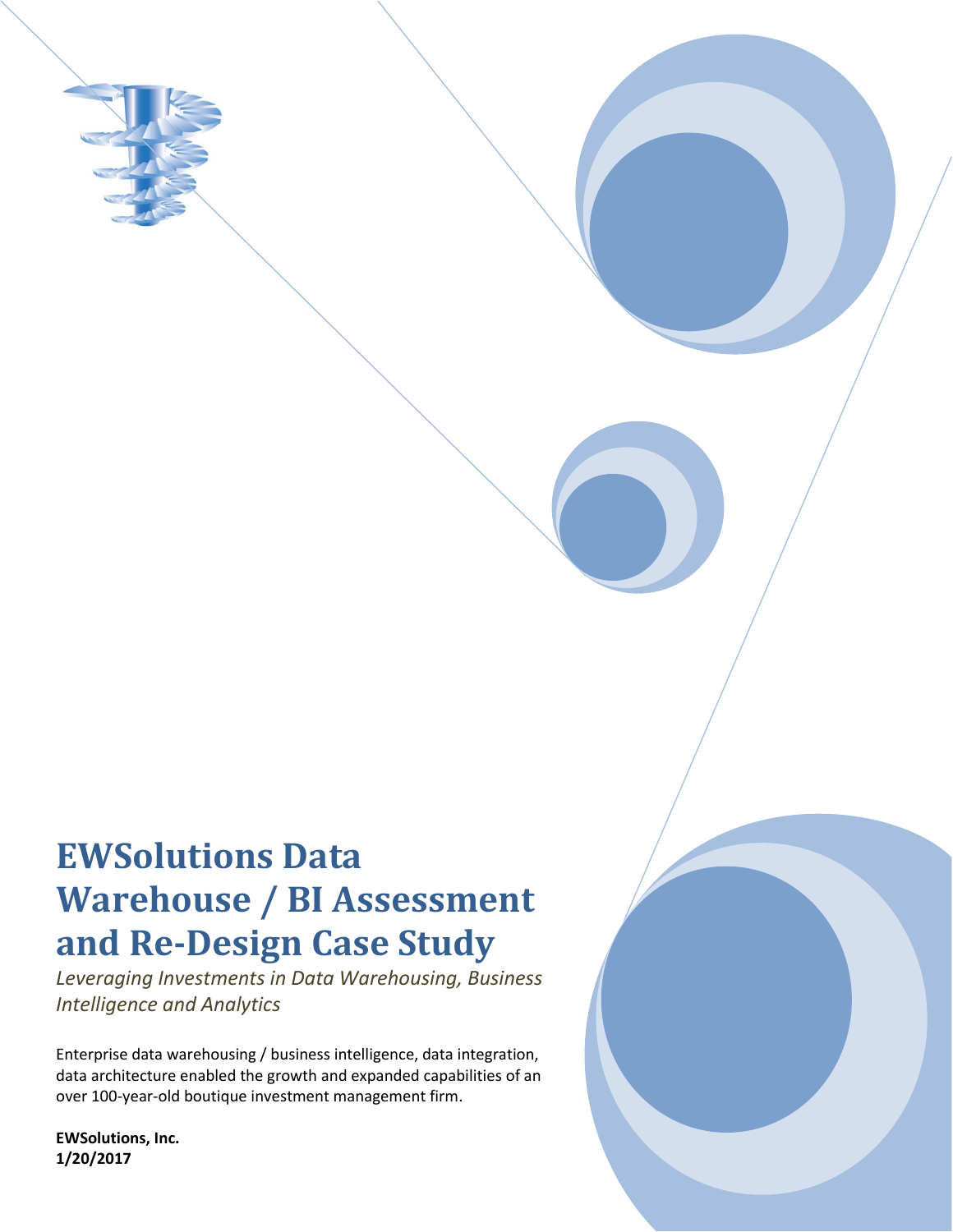# **Leveraging Investments in Enterprise Data Warehousing and Business Intelligence: A Case Study in How EWSolutions Enabled Competitive Advantage for Financial Services**

Started in 1892, Driehaus Capital Management, Inc. provides investment management services to institutional clients, high net worth individuals, and mutual fund investors. They specialize in domestic and international investing, using an aggressive growth style, with the objective of capital appreciation. Driehaus manages over \$6 billion in assets spread between institutional portfolios and mutual funds. Dreihaus emphasizes integrity, transparency, and the alignment of the client's interests with the firm's.

Founded by renowned investor Richard Dreihaus, Dreihaus Capital Management is an independent boutique investment adviser managing growth equity investment strategies and multi-asset alternative strategies. With 37 portfolio management, investment research, risk management and trading professionals, it has distinct and differentiated investment approaches.

The investment team consists of:

- Equity portfolio management talent groomed in-house ensuring consistency of investment approach
- Alternative portfolio management with extensive hedge fund experience

Additionally, Dreihaus has a strong operational, compliance, client service and business infrastructure with no outsourcing.

The firm is a pioneer in non-traditional mutual funds, providing alternative strategies within liquid investment vehicles that typically offer more transparency than traditional hedge fund investment vehicles

Dreihaus continues its drive for managing finances for its clients and is committed to improvements in investment management, ensuring that the next 125 years are as fruitful for the company as the first.



### **Data Integration challenges raise need for change**

Several years ago, Dreihaus operated with a collection of applications and systems that were not integrated and used extremely outdated technologies. Additionally, the company did not focus on the underlying enterprise information management challenges of data architecture, metadata management, data governance, master and reference data management that would enable Dreihaus to take full advantage of the data and information it collected from its activities.

Dreihaus retained industry leader [EWSolutions a](http://www.ewsolutions.com/)nd used its expert consultants to perform a complete enterprise data warehouse / business intelligence assessment. [EWSolutions'](http://www.ewsolutions.com/) team of experienced top-level strategists was able to provide the company with exemplary advice, guidance, planning and execution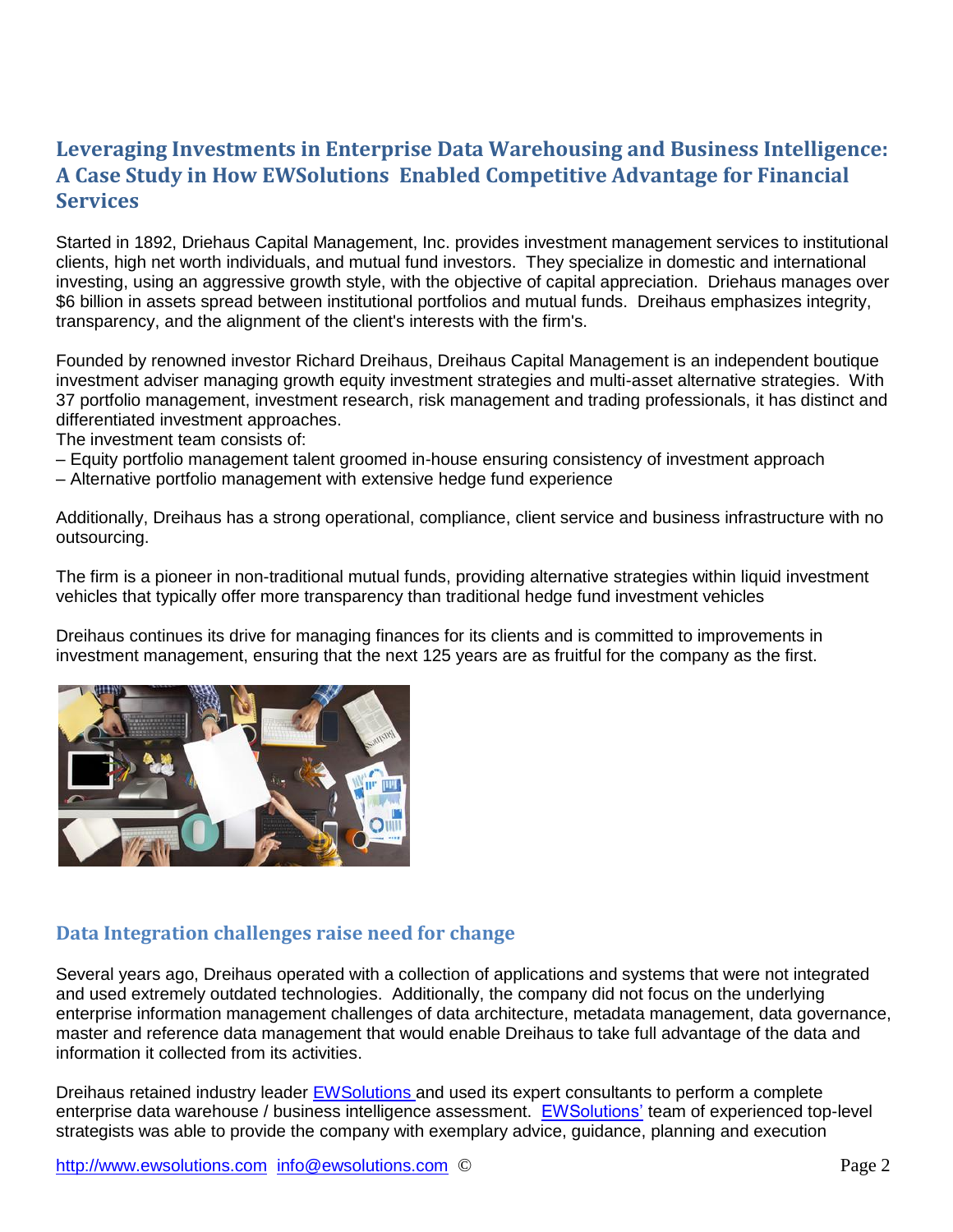strategies and recommendations for improvement in all areas of DW/BI (data architecture, data integration, data warehousing and business intelligence, and enterprise architecture).



[EWSolutions' c](http://www.ewsolutions.com/)onsultants brought outstanding credentials and dedication to the partnership while also offering:

- Exceptional experience in all areas of data warehousing and business intelligence assessment, architecture, project management and data integration
- Sophisticated interpersonal communication skill for delivering knowledge transfer
- Thorough understanding of enterprise data warehousing best practices and industry standards, especially in the areas of data warehouse strategy, data architecture, metadata management for data warehousing and business intelligence, master and reference data management for data warehousing and business intelligence, and the project management in these areas
- The invaluable ability to view the technology from the business person's perspective

With the superior guidance of [EWSolutions i](http://www.ewsolutions.com/)n DW/BI assessment, with clearly defined recommendations for improvement and a series of phased implementation roadmaps, Dreihaus Capital Management was able to plan its new approach to data warehousing / business intelligence confidently with these clearly defined goals:

- 1. Plan for improve data warehousing and implement the plan
- 2. Establish the foundations of enterprise data architecture
- 3. Improve the current state of data usage for business intelligence
- 4. Expand the use of the data warehouse
- 5. Develop a plan for action for improved metadata management

Using senior resources from [EWSolutions,](http://www.ewsolutions.com/) Dreihaus was able to meet all the defined goals in the specified period.

Additionally, [EWSolutions u](http://www.ewsolutions.com/)sed its industry leading  $13<sup>sm</sup>$  methodology for data warehousing and business intelligence on this engagement. The results of this methodology implementation included:

- Analysis of  $13<sup>sm</sup>$  against current Dreihaus data warehousing / business intelligence practices
- Assessment of gaps between Dreihaus DW/BI practices and industry proven practices in  $13<sup>sm</sup>$
- Incorporation of  $13<sup>sm</sup>$  stages, phases, activities, templates into Dreihaus' DW / BI approach
- Expert guidance for blending  $13<sup>sm</sup>$  and Dreihaus approaches into a unified method
- Incorporation of new method into selected DW/BI implementation projects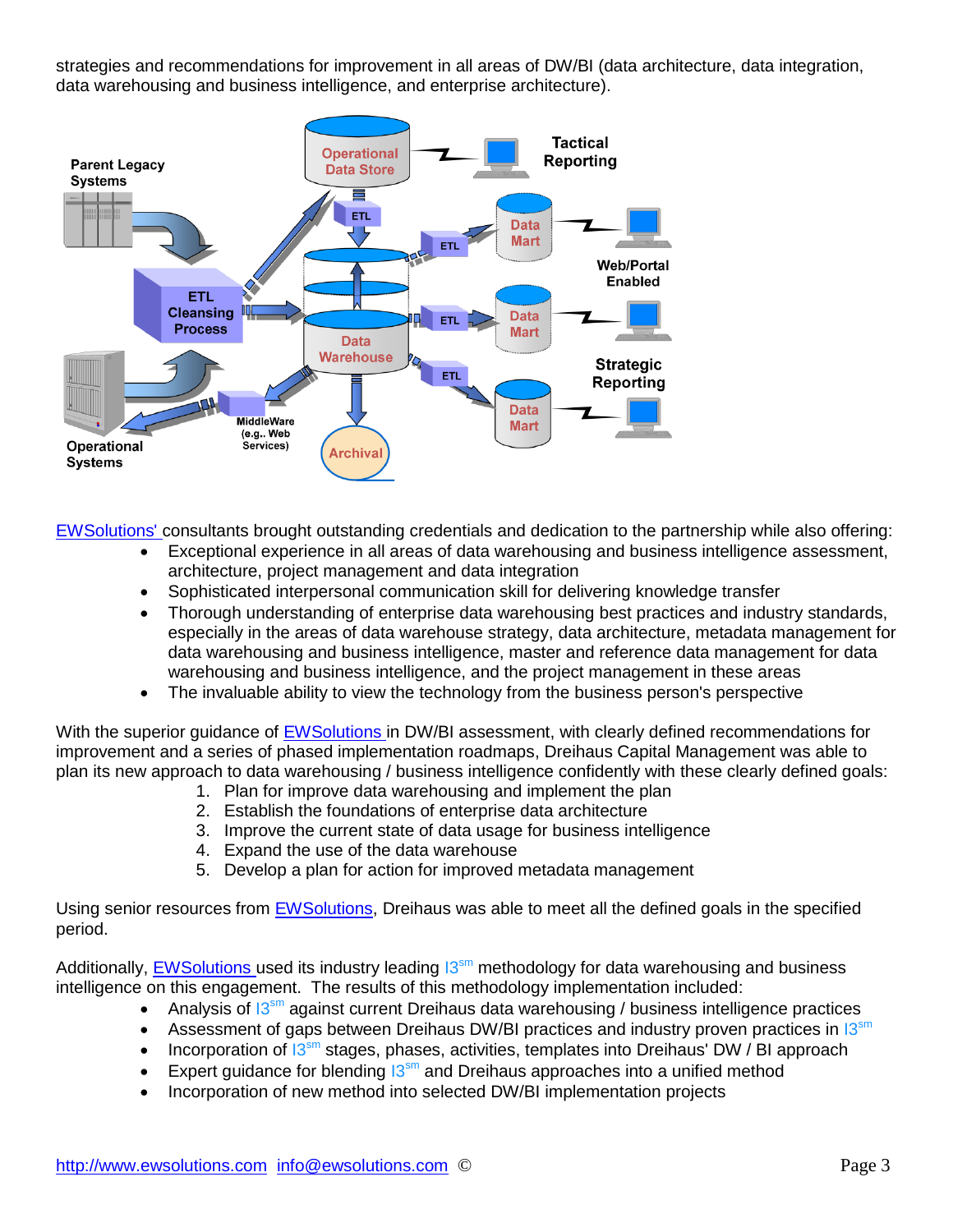## **Methodologies enable more rapid assessment, development and implementation through best practices**



**EWSolutions<sup>'</sup> 13<sup>sm</sup>** methodology for Business Intelligence/Data Warehousing (BI/DW) is a highly customizable, iterative, and workflow-oriented methodology designed to help your organization achieve enterprise BI/DW success effectively. With hundreds of fine-grained tasks with clear objectives, success factors, and responsible parties identified,  $13<sup>sm</sup>$  enables the development of a BI/DW environment with the proper processes, people, and technologies.

The methodology is based on **EWSolutions'** consultants many years of helping clients successfully realize outstanding benefit from their BI /DW efforts. I3sm underscores **EWSolutions'** numerous award-winning efforts and thought-leading practices and supports integration with Enterprise Information Management (EIM), data governance, and managed metadata environment (MME) efforts. 13<sup>sm</sup> is a self-sustaining, iterative, and customizable methodology that helps organizations to realize continuous return on investment (ROI) by identifying new business opportunities, improving efficiencies, and increased data quality through a BI/DW program.

#### **Methodology Critical Points:**

With highly customizable task narratives, templates, and examples,  $13<sup>sm</sup>$  allows any organization to fit the methodology to its efforts, not the other way around. The methodology adds value to a BI/DW program without adding unnecessary complexity or unjustified efforts.

An iterative methodology with overlapping phases and activities,  $13<sup>sm</sup>$  helps an organization anticipate and reduce risks within and across phases, providing strong validation of scope and results, while efficiently utilizing all resources, including time, personnel, funds, and effort.

The 13<sup>sm</sup> workflow provides discipline and manageability to any BI/DW program. A BI/DW program can be very complex – using the  $13<sup>sm</sup>$  methodology breaks the effort into manageable, measurable tasks to know the current state, target state, and next steps. With its clear success criteria and best-practice estimates, the methodology helps an organization achieve discipline and increase visibility to assess progress and identify needed adjustments efficiently and effectively.